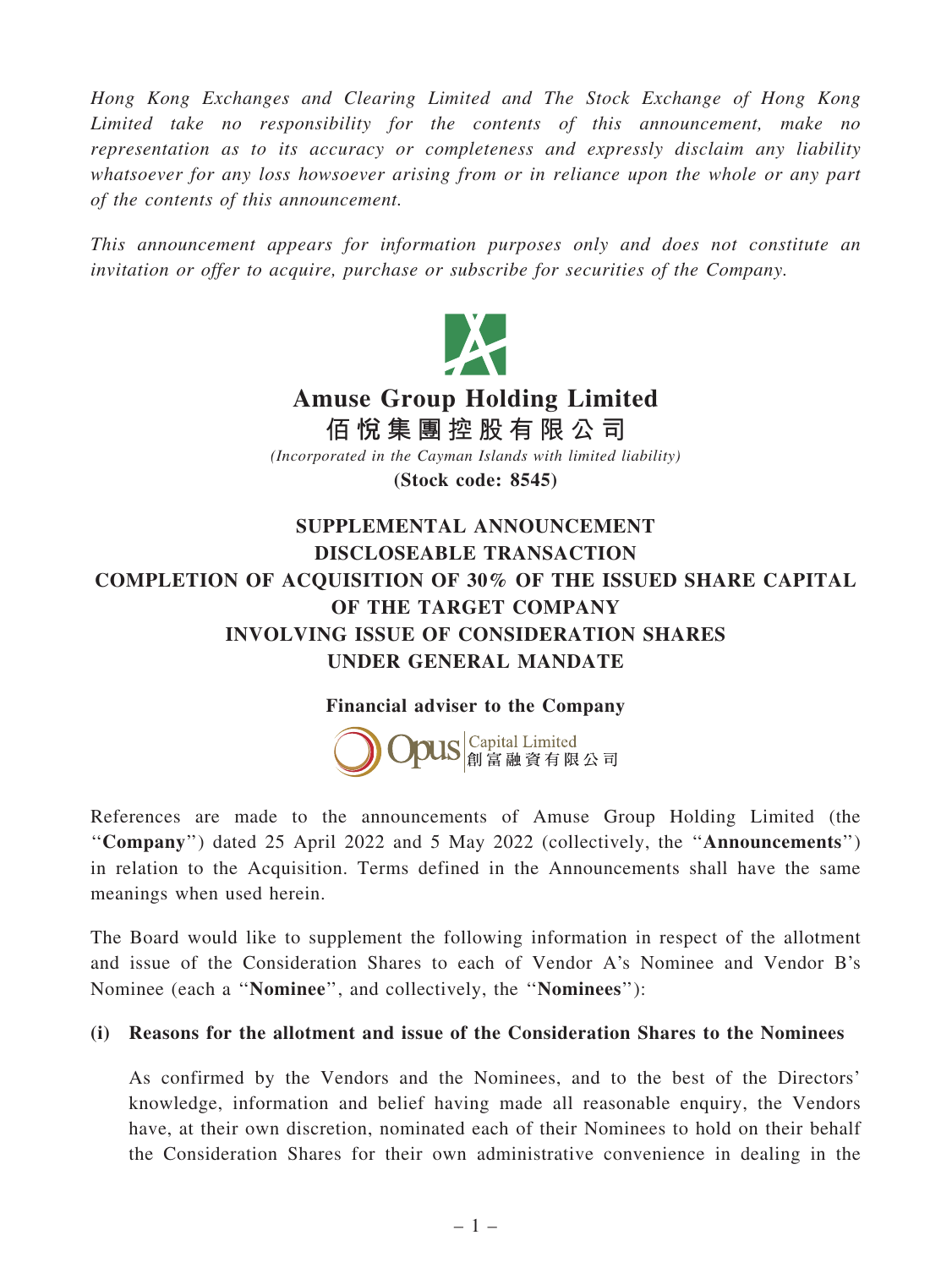Consideration Shares. Each of the Vendors has separately given a power of attorney to his respective Nominee to manage or otherwise deal with the Consideration Shares on his behalf.

The Board was confirmed by the Vendors about their intent to take up the Consideration Shares through the Nominees after the signing of the Sale and Purchase Agreement but prior to the Completion. As each of the Nominees is only holding the Consideration Shares on behalf of Vendor A and Vendor B, respectively, the Vendors have retained beneficial interest in the Consideration Shares. Furthermore, Vendor A (through Vendor A's Nominee) is beneficially interested in more than 5% of the issued share capital of the Company as enlarged by the allotment and issue of the Consideration Shares, each of Vendor A and Vendor A's Nominee has filed disclosure of interest forms (the ''DI Forms'') on 11 May 2022 indicating interest in 144,230,769 Consideration Shares to the Stock Exchange in accordance with Part XV of the Securities and Futures Ordinance.

The Consideration Shares have been allotted and issued to each of the Nominees based on the instructions of each of the Vendors in their direction letters issued to the Board. The issue of the Consideration Shares to nominees of the Vendors is also permissible under the Sale and Purchase Agreement. Accordingly, the issue of the Consideration Shares to each of the Nominees was conducted in accordance with the terms of the Sale and Purchase Agreement.

In view that:

- (i) each of the Vendors has confirmed to the Board his ultimate beneficial interest in the Consideration Shares and that each of the Nominees is only holding the Consideration Shares on behalf of the respective Vendors;
- (ii) each of Vendor A and Vendor's A Nominee has declared (via filing of the DI Forms to the Stock Exchange) Vendor A's beneficial interest in 144,230,769 Consideration Shares and that Vendor A's Nominee is only holding on behalf of Vendor A such amount of Consideration Shares;
- (iii) each of the Vendors and the Nominees has confirmed to the Board to be an Independent Third Party other than the interest in the Consideration Shares;
- (iv) there is no material change or alteration to the terms of the Acquisition as regards the subject matter to be acquired and the amount of consideration payable under the Acquisition. Moreover, the Board does not foresee any prejudice caused to the Company as a result of the Vendors nominating the Nominees to take up the respective Consideration Shares on their behalf; and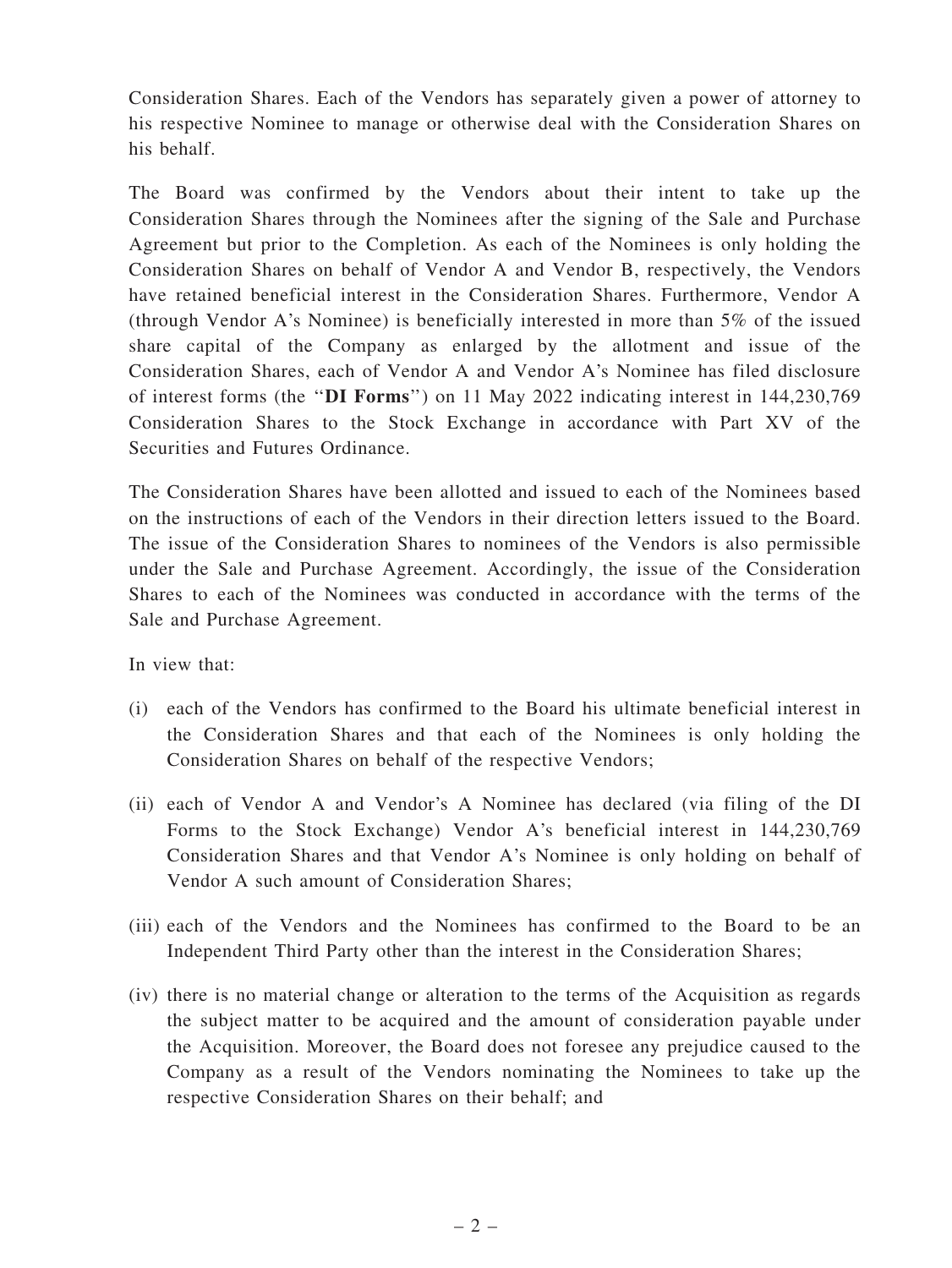(v) the Board has not identified any matters which could lead to its doubt on the independence of each of the Vendors and the Nominees from the Group and its connected persons to the best of the Directors' knowledge, information and belief having made all reasonable enquiry,

the Board has agreed to allot and issue the Consideration Shares to each of the Nominees and considers that (a) Vendor A and Vendor A's Nominee are interested in 144,230,769 Shares (representing approximately 12.10% of the total number of issued Shares as at the date hereof) and (b) Vendor B and Vendor B's Nominee are interested in 48,076,923 Shares (representing approximately 4.03% of the total number of issued Shares as at the date hereof).

## (ii) Relationship among the Vendors, the Nominees, and the Target Group

As confirmed by the Vendors and the Nominees, and to the best of the Directors' knowledge, information and belief having made all reasonable enquiry,

- (i) Vendor A's Nominee and Vendor B's Nominee are personal acquaintances of the respective Vendors and have no relationship with the Target Group other than being personally acquainted with its shareholders (i.e. the Vendors); and
- (ii) Vendor A and Vendor B are the ultimate beneficial owners of the respective Consideration Shares, thus, neither Vendor A's Nominee nor Vendor B's Nominee is the ultimate beneficial owner of the respective Consideration Shares.

The Board is not aware of any business relationships among the Vendors and the Nominees based on search conducted on a PRC corporate information database.

Save as disclosed above, all other information and content set out in the Announcements remain unchanged and shall continue to be valid for all purposes. This supplemental announcement is supplemental to and should be read in conjunction with the Announcements.

> By Order of the Board Amuse Group Holding Limited Li Wai Keung Chairman and Executive Director

Hong Kong, 17 May 2022

As at the date of this announcement, the Board comprises Mr. Li Wai Keung, Mr. To Hoi Pan and Ms. Lee Kwai Fong as executive Directors; Mr. Lee Ming Yeung Michael, Mr. Wei Qing and Mr. Chu Wai Tak as non-executive Directors; and Mr. Yu Pui Hang, Ms. Ren Hongyan, Ms. Chow Chi Ling Janice and Ms. Kwok Wai Ling as independent non-executive Directors.